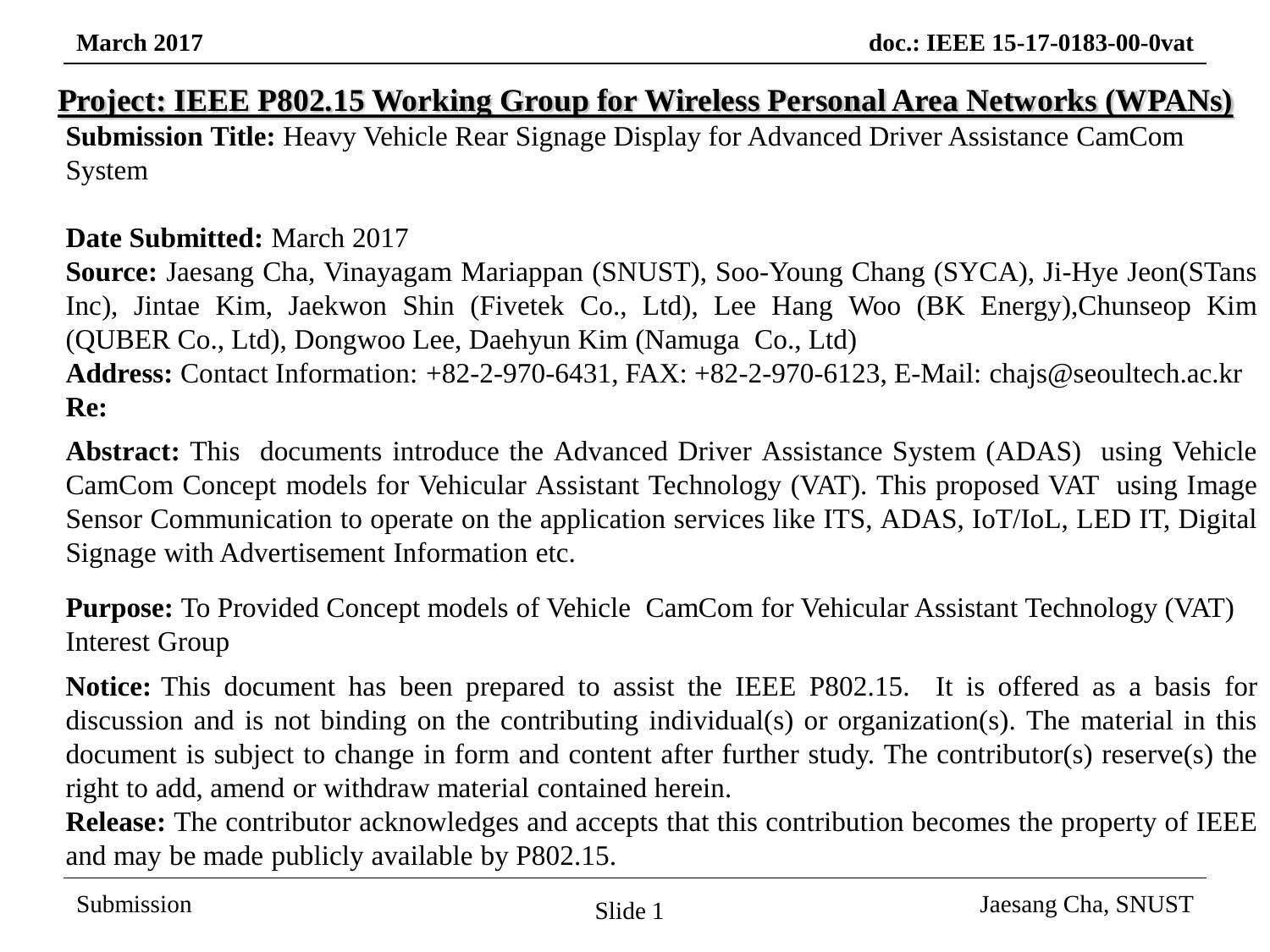### **Contents**

- Heavy Vehicle Rear Signage Display
- Vehicle Signage-CamCom Link for Roadway Safety
- Conclusion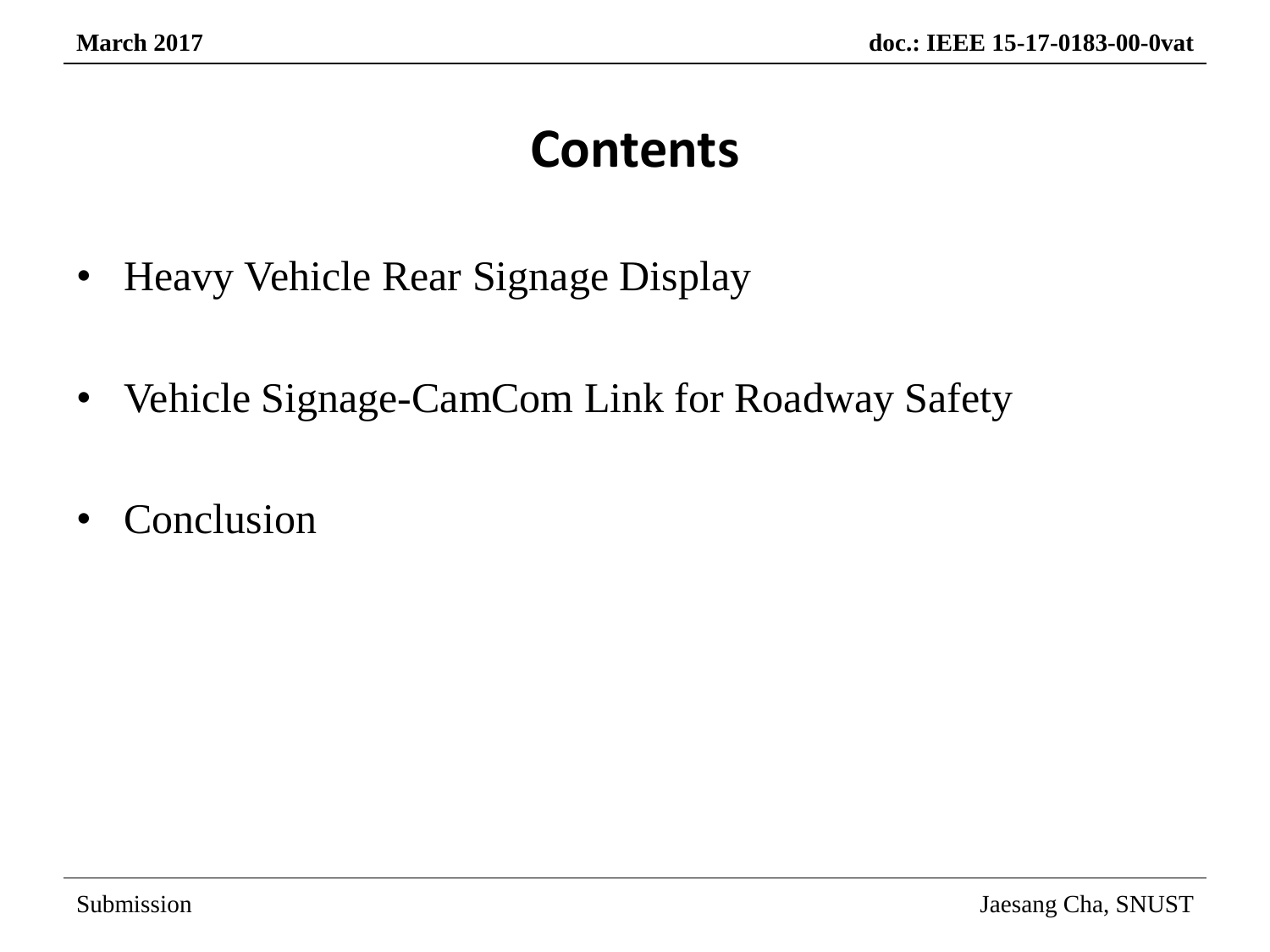# **Heavy Vehicle Rear Signage Display**

- Heavy Vehicle obscure the frontal view for followed Vehicles
- Leads to crashes when drivers attempt to overtake long heavy vehicles
- Rear Signage Display
	- Signage Display back surface of the Heavy Vehicle
	- Display the Forward Camera View of Road Condition
	- Instead of obscuring most of the view, it actually shows the driver what's going on ahead of the forward driving Heavy Vehicle
	- Aims to reduce crashes when drivers attempt to overtake long vehicles on one-way roads
- Integrated With:
	- Day/Night Forward/Front View Camera
	- Wireless Video Feeds to Display Screens
	- High Resolution Display Screens ▫ HD, Full HD, UHD
- Dual Mode Use
	- Digital Signage Advertisement
	- Road Safety Driver Assistance



Note : Modified from https://news.samsung.com/global/the-safety-truck-could-revolutionize-road-safety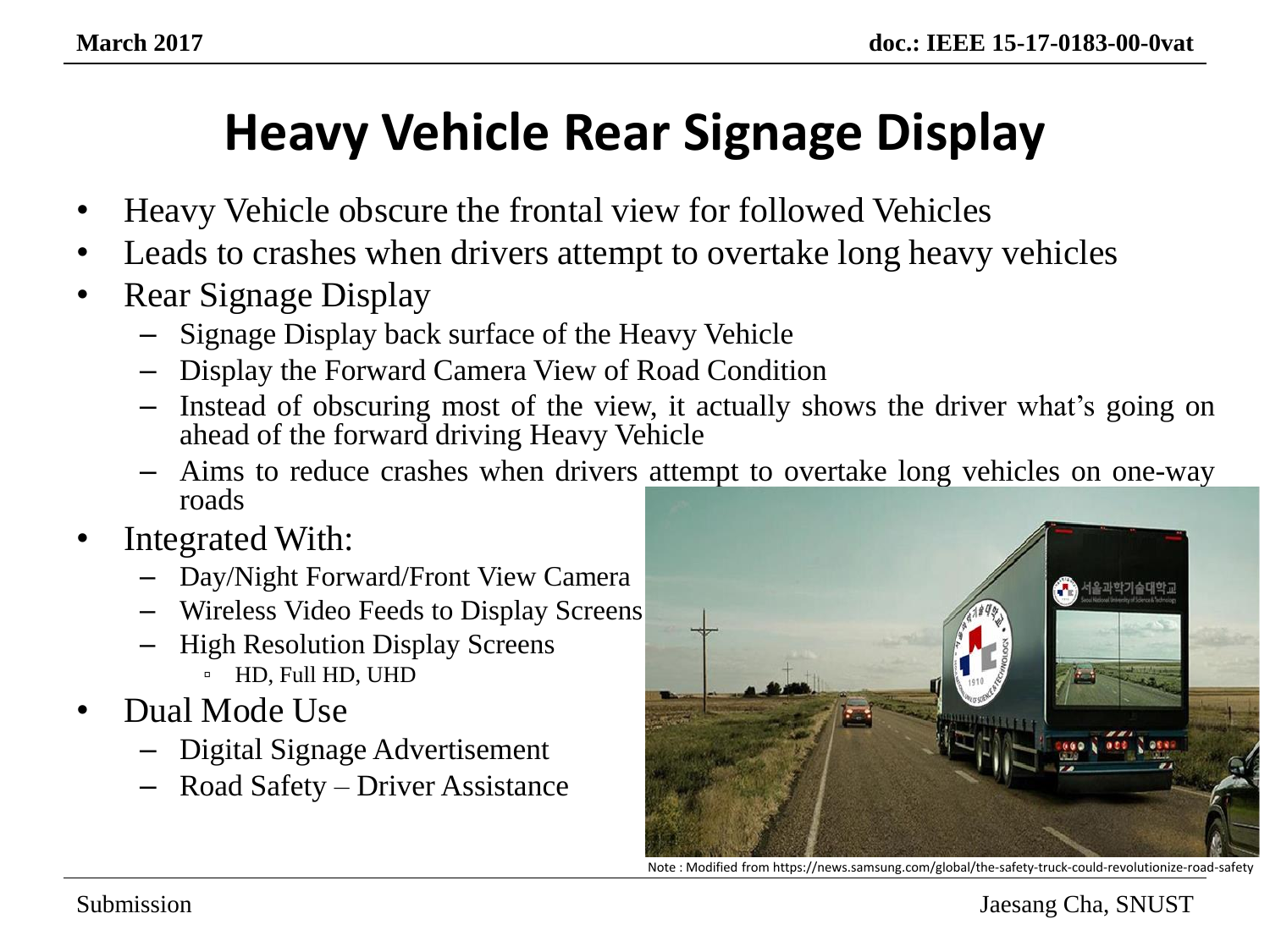# **Vehicle Signage-CamCom Link for Roadway Safety**



- Advantages
	- **Safety Driver Assistance**
	- Real-time Information Sharing
	- Guides to easy ITS Integration and Connectivity

V2V Signage Display – CamCom Link • V2V CamCom Link between Heavy Vehicle Rear Signage Display and Following Vehicle Front View Camera

- Rear signage display used for leading vehicle front roadway view as well as display based CamCom Tx
- Rear signage uses Visible or Invisible mode of data transmission
- Following Vehicle Front view camera work as Rx
- Signage Tx Transmits
	- Vehicle Speed, Location to Travel, and Vehicle Specific Informations
	- Location Informations
	- Real-Time Traffic Informations
	- Digital Advertisement
- Provide high end driving assistance to the following vehicle and ensures roadway safety
- Provides Mobile Network Connectivity Infrastructure